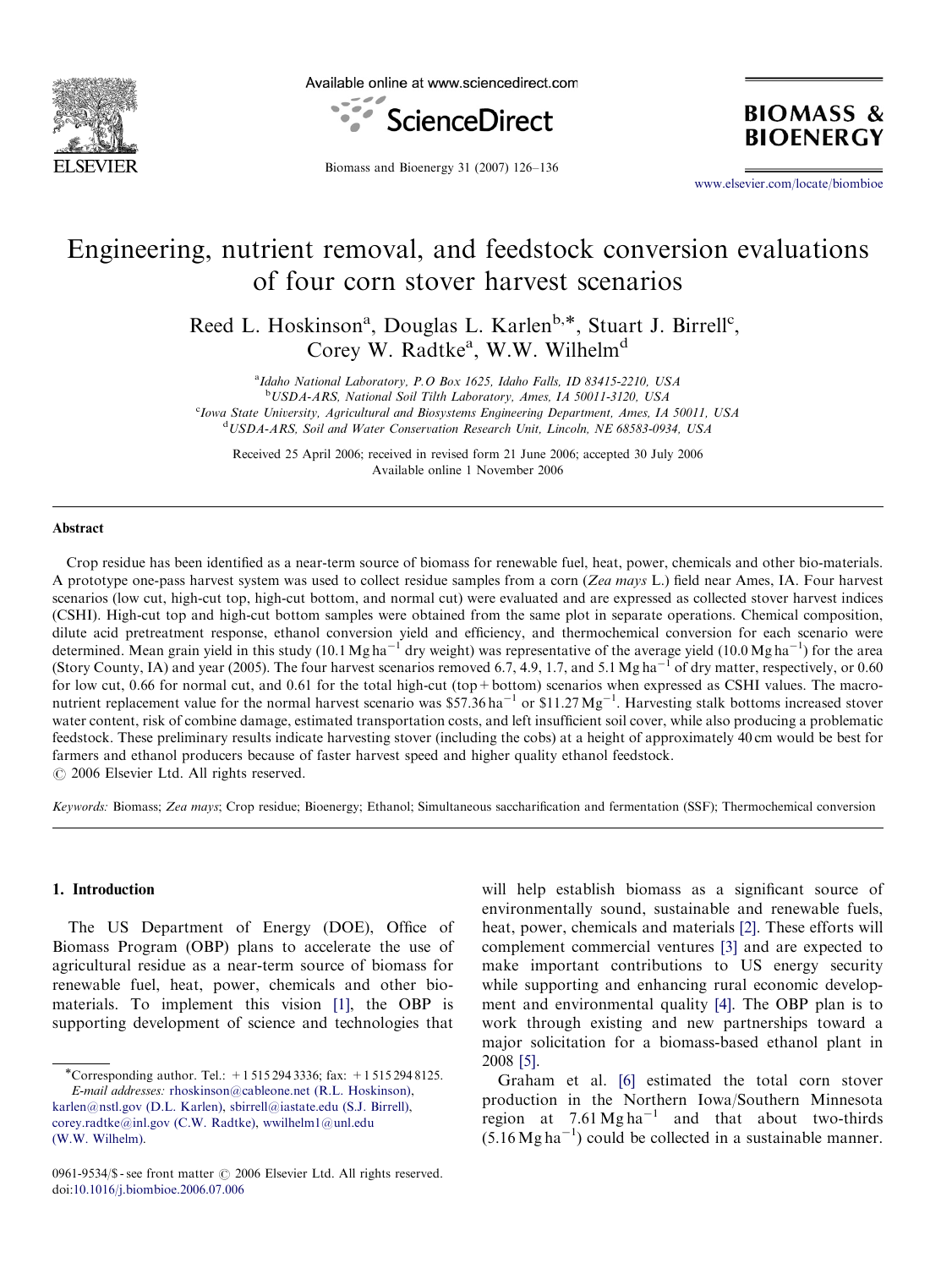Though Graham et al. [\[6\]](#page-9-0) suggest a portion of the stover produced should be left in these Corn Belt fields, they give no information on what portion of the plant would be most advantageous for biomass ethanol production or which part or parts of the plant would be best to leave in the field. An additional question of how to most efficiently collect stover has not been addressed.

Stover is composed of several identifiable components, all with different functions in the plant and different characteristics. Hanway [\[7\]](#page-9-0) reported that cobs represented about 9% of the above ground biomass at physiological maturity. Overall, husks, shanks, silks and cobs account for 30% of the stover mass, while stalks, tassels, leaf blades and leaf sheaths account for the remaining 70%. Pordesimo et al. [\[8\]](#page-9-0) reported 15% of the stover dry mass is cob and that stalks (plus leaf sheaths and tassel), leaf blades, and husks (plus shank) accounted for  $51\%$ ,  $21\%$ , and 13% of the stover, respectively. These differences may reflect harvest method and/or cultivar, but including cobs as part of the collected stover fraction is important and would partially address transportation and storage concerns because cobs are the most dense stover component. Crofcheck and Montross [\[9\]](#page-9-0) reported greater conversion efficiency, release of glucose, from both native (untreated) and NaOH-pretreated cobs than other stover components (leaves, stalks, and husks).

With regard to sustainability of the soil resources, removing stalks very close to the soil surface will result in less surface residue cover, exacerbate the potential wind and water erosion [\[10–12\],](#page-9-0) accelerate the decline in soil organic carbon levels [\[13,14\],](#page-9-0) and potentially reduce future crop yields [\[15\]](#page-9-0). More detailed discussions of potential impacts of stover removal on future productivity and soil quality are presented by Wilhelm et al. [\[16\],](#page-9-0) Wilts et al. [\[17\],](#page-9-0) and Kim and Dale [\[18\]](#page-9-0). Understanding this component of biomass removal, including the additional plant nutrients that will be removed and have to be replaced, is very important for the long-term success of the bio-energy system.

To minimize the effect of residue removal on soil resources, Crofcheck and Montross [\[9\]](#page-9-0) suggested collecting only the fraction of corn stover with the greatest glucose potential (i.e. cobs, leaves, and husks) and leaving the remaining stover in the field for soil erosion control and to help sustain soil organic carbon reserves. Currently, that fraction  $(\sim 30\%$  of stover mass) passes through the combine and falls to the ground. Development of a harvest system to capture this material is thus an engineering challenge that will make biomass recovery from corn more efficient and profitable.

Our assessment based on 2005 field-plot data examines (i) the engineering challenges associated with harvesting corn stover, (ii) the amount of plant nutrients removed with the stover and the potential impact of stover removal on future crop production and soil quality indicators, and (iii) the potential ethanol production from the various stover fractions.

#### 2. Materials and methods

# 2.1. Stover collection and analyses

Corn stover samples were collected from plots established within a general production site at the ISU Agronomy and Agricultural Engineering Farm near Ames, IA (42 $\degree$  2' N 93 $\degree$  48' W). The corn hybrid was 'Fontenell 5393', grown following a 2004 soybean [Glycine max (L.) Merr.] crop and fertilized with  $\sim 170 \text{ kg N ha}^{-1}$ . Four stover harvest scenarios (low cut, high-cut top, high-cut bottom, and normal cut) were evaluated approximately 30 days after physiologic maturity (growth stage R6) using an experimental harvesting system that consisted of a John Deere 9750 STS combine, a 6-row John Deere 653A row crop header with a prototype corn reel, and a standard John Deere rear chopper (Deere & Co, Moline,  $IL^1$ ) ([Fig. 1](#page-2-0)).

The four harvest scenarios were achieved by varying the cutting height of the combine head. The low cut left approximately 10 cm of stubble and a minimum amount of leaf tissue in the field [\(Fig. 2\)](#page-2-0). All other material passed through the combine with the grain being separated from the stover and cobs. For the normal cut, the header was positioned about midway between the base of the ears and the soil surface. This left approximately 40 cm of stubble plus the leaves that had been attached below the cutting height [\(Fig. 2](#page-2-0)). High-cut top samples were obtained by cutting the plants just below the ears so that only the ears and plant parts above them entered the combine. This resulted in a stubble height of approximately 75 cm [\(Fig. 3\)](#page-2-0). The high-cut bottom samples were collected in a subsequent operation by making a second pass across the highcut top transects with the header set as it had been for the low cut treatment (i.e. stubble height of  $\sim 10 \text{ cm}$ ).

All cobs and stover material above the header's rotary knives were conveyed into the combine threshing system through the feederhouse. Stover discharged from the rear chopper was directed into a Gehl forage blower (Model FB85, Gehl, West Bend, WI) driven by a 48 kW, Wisconsin V-4 air-cooled engine (Model V465D, Wisconsin Motors, LLC, Memphis, TN) attached to the rear of the combine. Stover passing through the forage blower was collected in a forage wagon equipped with a Weigh-Tronix weight measurement system (Model 1000R, Weigh-Tronix, Fairmont, MN) to record the mass of stover collected for each harvest transect. In addition, the mass of grain for each harvest transect was recorded using a Parker 500 Grain wagon equipped with a similar Weigh-Tronix measurement system (Model 1015, Weigh-Tronix, Fairmont, MN).

<sup>&</sup>lt;sup>1</sup>References herein to any specific commercial product, process, or service by trade name, trademark, manufacturer, or otherwise, does not necessarily constitute or imply its endorsement, recommendation, or favoring by the U.S. Government, any agency thereof, or any company affiliated with the Idaho National Laboratory or Iowa State University.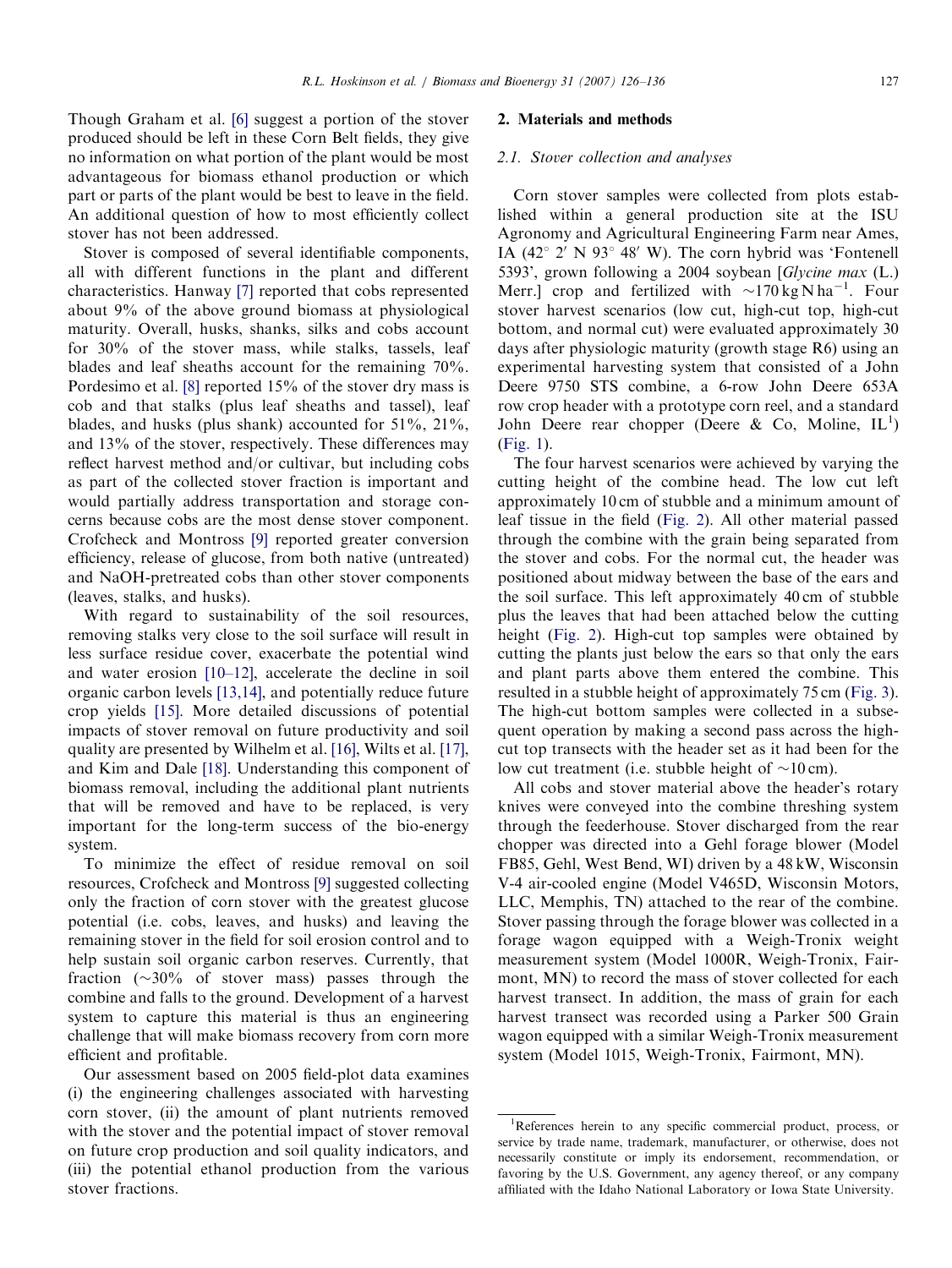<span id="page-2-0"></span>

Fig. 1. The low cut stover collection.



Fig. 2. Showing the low cut area (left side) and the normal cut area right side).



Fig. 3. Reference height of stubble remaining after high-cut top stover collection.

The stover samples from all four harvest scenarios were analyzed for water content, macro- and micro-nutrient concentrations, chemical composition influencing ethanol production, dilute acid pretreatment response, and ethanol conversion efficiency. Subsamples were also sent to a commercial laboratory to determine several thermochemical conversion parameters: ultimate, proximate, chlorine, ash, chlorine and carbon dioxide in ash, as well as oxidating and reducing fusion temperatures.

## 2.2. Stover nutrient removal

Plant nutrient removal and water content were determined on stover samples dried for 48 h in a forced-draft oven at  $60^{\circ}$ C. Dried samples were ground to pass a 0.5 mm stainless-steel screen and a subsample was digested in sulfuric acid and 30% hydrogen peroxide [\[19\]](#page-9-0). Digests were analyzed for total P, K, Ca, Mg, Cu, Fe, Mn, and Zn content via inductively coupled plasma (ICP) spectroscopy. Another subsample of the dried, ground stover was analyzed for total C and N via dry combustion. Macroand micro-nutrient removal was calculated using the measured nutrient concentrations and the amount of biomass corrected for water content to a dry-weight basis. A third set of stover samples were analyzed for their chemical constituents for relevance as a feedstock for biochemical conversion to ethanol. A Foss 6500 NIR instrument, calibrated using the NREL corn stover calibration model [\[20\],](#page-9-0) was used to estimate the compositional characteristics.

## 2.3. Stover conversion

A reduced-severity dilute sulfuric acid pretreatment screening method was used to estimate the potential for using cheaper industrial ethanol production methods. The samples were ground to pass a 2-mm stainless-steel screen with a knife mill, dried overnight at  $80^{\circ}$ C, allowed to cool, and digested with  $0.8\%$  sulfuric acid (w/w). A 2.5 g biomass subsample was added to 75 mL of acid, allowed to incubate at room temperature for about 2 h to enable the acid to permeate the biomass, and then autoclaved at  $121^{\circ}$ C, 145 kPa for 30 min. After cooling, the wet biomass was vacuum filtered through Gooch crucibles with glass filters, rinsing with a minimal amount of deionized water to recover all the biomass. Liquid recovered from the wet biomass and the rinsate were combined and brought to 100 mL with deionized water (this liquid is called the pretreatment liquid in the remainder of the paper). The biomass was washed with deionized water for 3–4 min to remove residual  $H_2SO_4$ , which can inhibit fermentation, weighed and stored for later use in simultaneous saccharification and fermentation (SSF) reactions.

Oligomers in a 2.95 mL aliquot of the pretreatment liquid were hydrolyzed with 0.05 mL of concentrated sulfuric acid. This mixture was autoclaved at  $121^{\circ}$ C, 145 kPa for 20 min. The hydrolyzed pretreatment liquid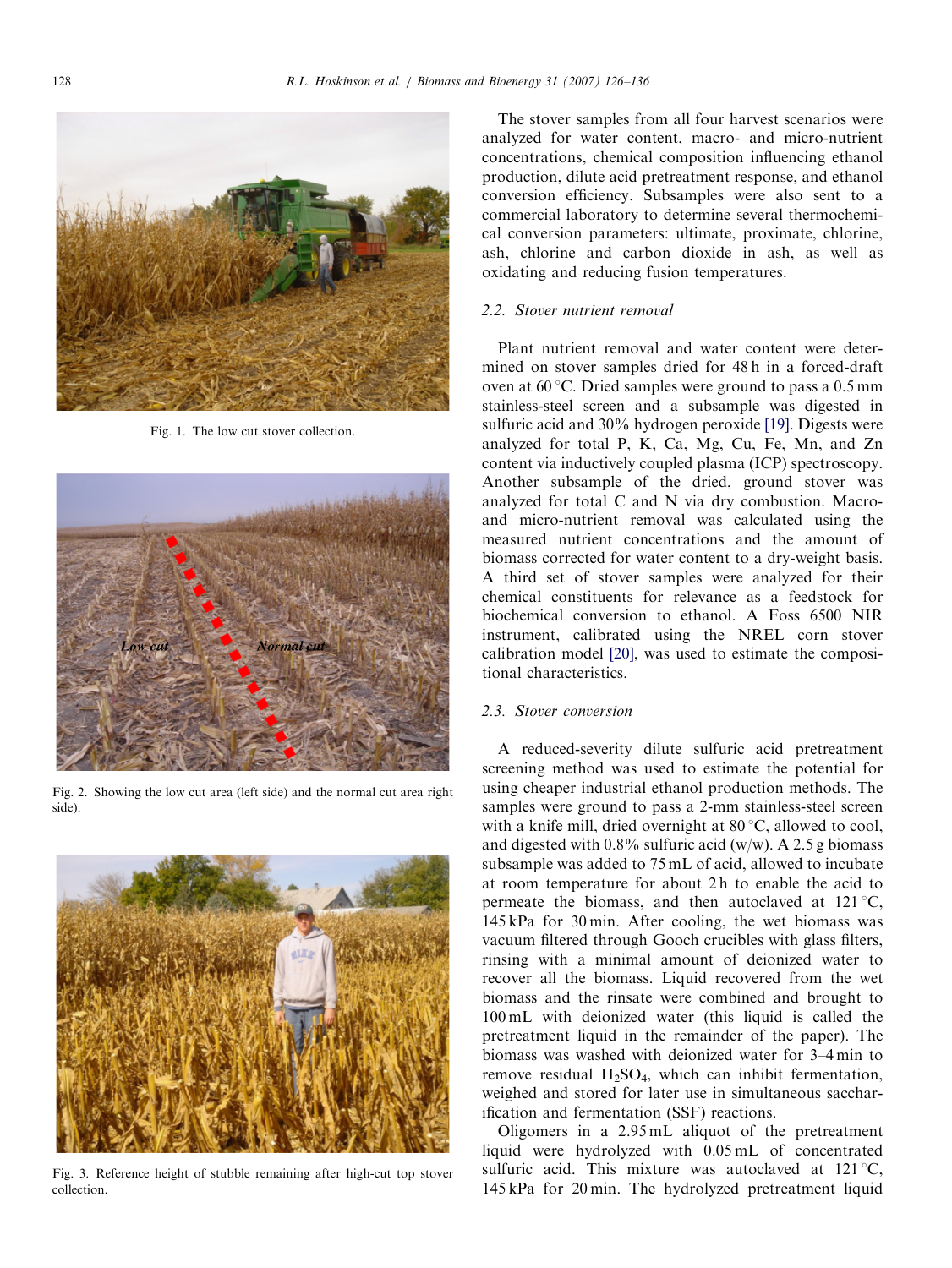<span id="page-3-0"></span> $(2 \text{ ml})$  was then neutralized with  $1-3$  g of lead carbonate, by intermittent vortexing, until the pH was 4.5 or above. Samples were then diluted  $10 \times$  with deionized water, filtered, and analyzed on an HPLC for lignocellulosic sugars as previously described [\[21\]](#page-9-0).

The SSF analysis was conducted aseptically in 60 mL serum vials as previously described [\[22,23\].](#page-9-0) All solutions were sterilized by autoclaving for 30 min at  $121^{\circ}$ C and 145 kPa, and/or by filter sterilization  $(0.2 \,\mu\text{m})$  prior to use. The samples plus a series of controls without corn stover were analyzed in quadruplicate. Each vial received 1.0 g of dry biomass sample or an equivalent of pretreated sample (corrected for water content to provide 1 g of dry material). Water was added to achieve a final volume of 30 mL. The vial headspace was purged for 2 min with oxygen-scrubbed ultra high purity nitrogen, and sealed with butyl stoppers and aluminum closures. Vials were autoclaved at  $121^{\circ}$ C and 145 kPa for 30 min. Once cooled to room temperature, 5 mL of enzyme cocktail was added. The cocktail contained 1.36 mL of 1 M citric acid buffer, pH 4.4;  $2.7$  mL of  $10 \times$ yeast-peptone stock solution (100 g/L yeast extract, 200 g/L peptone); and 1 mL of diluted Spezyme CP (Genencor; Palo Alto, CA) diluted to a final concentration of 0.03 mL/ 30 mL reaction vial, in phosphate buffered saline (PBS, 11.8 mM phosphate buffer, pH 7; 200 mM NaCl, 27 mM KCl) solution. Finally, 1.0 mL of yeast preparation was aseptically added to each vial. This gave a final OD600 of 0.5 for each experimental vial. The yeast was prepared by inoculating one colony forming unit (CFU) of Saccharomyces cerevisiae NRRL Y-2034 in a 300 mL liquid yeast peptone glucose solution (YPG; 10 g/L yeast extract, 20 g/L peptone, 50 g/L glucose). The culture incubated aerobically overnight (19–22 h) at 30 °C rotating at 175 rpm. It was then pelleted by centrifugation and washed once with PBS buffer. The washed yeast pellet was resuspended in PBS to an OD600 of 15. Ethanol production was quantified on days 1, 3, 5, and 7 by injecting  $200 \mu L$  of the headspace gas into a gas chromatograph with a flame ionization detector (GC-FID). Standards were prepared using aqueous concentrations of ethanol. Ethanol concentrations were normalized to the theoretical production of 0.51 g ethanol per 1.0 g of C6 sugars for graphical presentation and statistical analyses [\[23\].](#page-9-0)

### 2.4. Thermochemical conversion of stover

A third set of stover samples was tested for thermochemical conversion parameters by Hazen Research, Inc. in Golden, CO where they used American Society for Testing and Materials (ASTM) Standards. The analyses included proximate analyses; ash by ASTM D3174 modified  $(600 \degree C)$ , volatiles using ASTM D3175; ultimate analyses using ASTM D5373, sulfur by ASTM D4239, and chlorine by ASTM D2361; and heating values using ASTM D5865, from which other parameters were calculated. Ash chemical composition was determined using ASTM D2795 modified (600 $^{\circ}$ C), and ash fusion temperatures were estimated using ASTM D1857.

## 3. Results and discussion

#### 3.1. Grain yield

Corn grain yield (Table 1) compared favorably with the 11.7 Mg ha<sup>-1</sup> average  $(150 g kg^{-1}$  water content) reported for 2005 in Story County, IA by the National Agricultural Statistics Service (NASS) [\[24\].](#page-9-0) Having a geographically representative grain yield was important because the NASS does not report stover yields. Consequently, many investigators have estimated crop residue production based on harvest indices  $[HI = \text{grain} \text{mass}/(\text{grain} \text{mass} + \text{stover} \text{mass})$ mass)] and grain yield. Use of HI and grain yield to compute potential stover yield is bolstered by the fact that for corn, HI varies over a relatively narrow range (0.48–0.53) [\[25\]](#page-9-0). Linden et al. [\[26\]](#page-9-0) reported that their HI (0.56) did not vary with time (13 yr) or among treatments (including tillage intensity, N application rate, and stover removal). Tollenaar [\[27\]](#page-9-0) reported that harvest index differed very little among several era hybrids when grown at their optimum plant population in Ontario. Harvest index and other ratios of grain and stover have been employed to estimate source carbon from corn residues, roots, and rhizodeposits as well as stover yield [\[28,29\]](#page-9-0).

It should be noted, however, that HI is a precise term used by plant scientists to describe the partitioning of dry matter. To be calculated accurately and conform to the definition, all above ground mass must be included in the

Table 1 Grain and stover yields for the four harvest scenarios

| Harvest scenario             | Grain               |                      | Stover                   |                     |                   |      |
|------------------------------|---------------------|----------------------|--------------------------|---------------------|-------------------|------|
|                              | Water $(mg g^{-1})$ | $Wet^{b}(Mgha^{-1})$ | Dry                      | Water $(mg g^{-1})$ | Wet $(Mgha^{-1})$ | Dry  |
| High-cut top                 | 112                 | 11.83                | 10.47                    | 196                 | 6.05              | 4.86 |
| High-cut bottom <sup>a</sup> | $-$                 | ___                  | $\overline{\phantom{a}}$ | 639                 | 4.75              | 1.71 |
| Low cut                      | 121                 | 11.41                | 10.03                    | 338                 | 10.10             | 6.68 |
| Normal cut                   | 118                 | 11.04                | 9.74                     | 237                 | 6.67              | 5.09 |

<sup>a</sup>This stover fraction comes from the same transect as high-cut top so there is no grain.

<sup>b</sup>Wet corn grain is the harvest weight adjusted for a water content of  $150 \text{ g kg}^{-1}$ .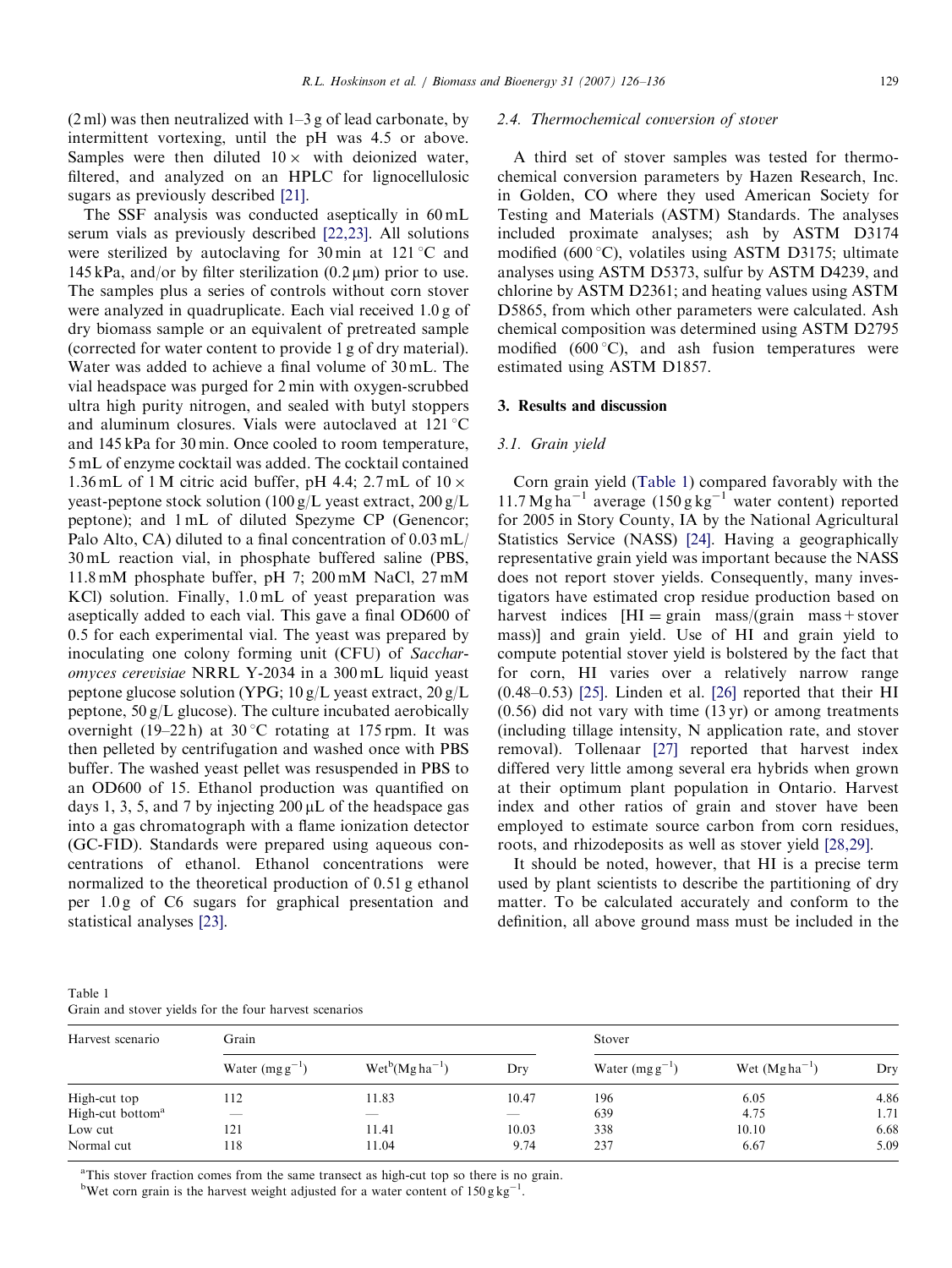<span id="page-4-0"></span>denominator. Therefore, to avoid confusion with other references to HI, we defined an alternative parameter, collected stover harvest index (CSHI) where:  $CSHI = grain$ mass/(grain+collected stover). This was done because even for the low cut harvest scenario, a portion of the corn stover was left in the field. The CSHI is a more accurate representation of the amount of collectable stover produced by crops with specific grain yield. The CSHI values were 0.60, 0.66, and 0.61 for the low, normal, and total high-cut (top+bottom), respectively. Though these values were greater than the 0.5 HI widely used in the literature [\[25,26,29\]](#page-9-0), we suggest they are more realistic for computing the amount of stover (including cobs) that can be collected with a one pass mechanical harvesting system.

#### 3.2. Stover collection

Stover yield, as expected, was greatest for the low-cut scenario (~6.7 Mg ha<sup>-1</sup>) and for the total high-cut (top+ bottom)  $(\sim 6.6 \text{ Mg ha}^{-1})$ . We anticipated the lower stalk (i.e. high-cut bottom) would contribute a substantial amount of dry matter because of greater stalk thickness at the base of the plant. However, the high-cut top fraction produced more stover because cobs, the most dry matter dense component of stover, were part of that fraction.

The normal cut scenario provided about 76% of the stover achieved by the low cut, with far less risk of combine damage and much greater field efficiency because the ground speed was greater [\[30\].](#page-9-0) This scenario also collected about 5% more stover than the high-cut top, with less risk of leaving grain in the field. In comparison to estimates by Graham et al. [\[6\]](#page-9-0), our normal cut scenario collected only  $0.07 \text{ Mg ha}^{-1}$  less than their estimate, but the amount of residue left on the soil in our study  $(\sim 24\%)$  was less than their prediction ( $\sim$ 32%). This may appear to be sufficient residue for surface cover, but the amount of C returned to the soil was only 25–30% of that suggested by Johnson et al. [\[28\]](#page-9-0) as being needed to maintain soil organic matter.

The high-cut bottom fraction also had a very high water content  $(\sim 64\%)$  which would significantly increase transportation costs and require either extensive drying or storage under anaerobic (wet) conditions [\[31\]](#page-9-0). Biomass that needs to be collected with greater water content is generally more expensive to harvest, store, and transport than dry biomass. Mixing the very wet stover with the drier upper plant parts and cobs (i.e. low-cut scenario) resulted in intermediate water content for the low-cut scenario [\(Table 1](#page-3-0)). The relatively small mass and very high water content make the base of the stalk less desirable as an ethanol feedstock. This fraction would also likely incur dockage at a dilute acid biorefinery, because 60% water content is the cutoff point beyond which those operations will become more expensive due to dilution of the pretreatment catalytic agents such as sulfuric acid. The base of the stalk is also the stover fraction that has greatest potential for soil contamination due to raindrop splash and field operations during harvest. Our preliminary results suggest that leaving the stalk base in the field would be a wise choice from several perspectives.

#### 3.3. Stover nutrient removal

Macro-(N, P, K, Ca, and Mg) and micro-nutrient (Cu, Fe, Mn, and Zn) concentrations in the stover for the various harvest scenarios are presented in Table 2. The concentrations were consistent with other corn hybrids [\[29,32\]](#page-9-0) and when multiplied by the dry biomass revealed an additional N-removal in the stover of 34 and 42 kg ha<sup>-1</sup> for the high-cut top and normal cut harvest scenarios, respectively [\(Table 3](#page-5-0)). Phosphorus and K removed in the stover averaged 3.9 and  $34 \text{ kg ha}^{-1}$ , respectively. The increased nutrient removal associated with harvesting crop residues for biofuels or other bio-products is a consideration that has a short-term economic impact and a potential long-term sustainability impact. For soils such as the Clarion–Nicollet–Webster association where this field study was conducted, one long-term effect could be an increased potassium deficiency [\[33\]](#page-10-0), especially if no-till or other reduced tillage practices are used to minimize soil erosion because harvest of crop residue has reduced surface cover. The short-term impact is the additional fertilizer cost that may be incurred to replace the N, P, and K removed with the stover. Recent increases in the cost of natural gas used for fertilizer N production and increases in general transportation costs for all fertilizer materials have substantially increased the value of recycling plant nutrients from one crop to the next. For example, total replacement cost for the three macronutrients averaged

| Table 2                                                                            |  |  |  |  |
|------------------------------------------------------------------------------------|--|--|--|--|
| Nutrient concentrations in corn stover collected using different harvest scenarios |  |  |  |  |

| Harvest scenario | C          | N   |           | K                       | Ca   | Mg   | Cu  | Fe | Mn | Zn             |
|------------------|------------|-----|-----------|-------------------------|------|------|-----|----|----|----------------|
|                  | $mgg^{-1}$ |     |           | $\mu$ g g <sup>-1</sup> |      |      |     |    |    |                |
| High-cut top     | 444        | 7.0 | 0.79      | 7.05                    | 3.95 | 3.07 | 1.4 | 42 |    | 6              |
| High-cut bottom  | 440        | 8.1 | 0.57      | 19.62                   | 4.05 | 3.83 | 0.8 | 86 | 8  | $\overline{4}$ |
| Low cut          | 444        | 7.0 | 0.62      | 6.52                    | 3.70 | 3.74 | 1.1 | 63 | 6  | $\overline{4}$ |
| Normal cut       | 440        | 8.0 | 0.79      | 6.74                    | 5.40 | 4.04 | 1.2 | 51 | 13 | 9              |
| LSD(0.05)        | ns         | 0.6 | <b>Ns</b> | 5.58                    | 0.87 | 0.25 | 0.2 | 12 | ns | ns             |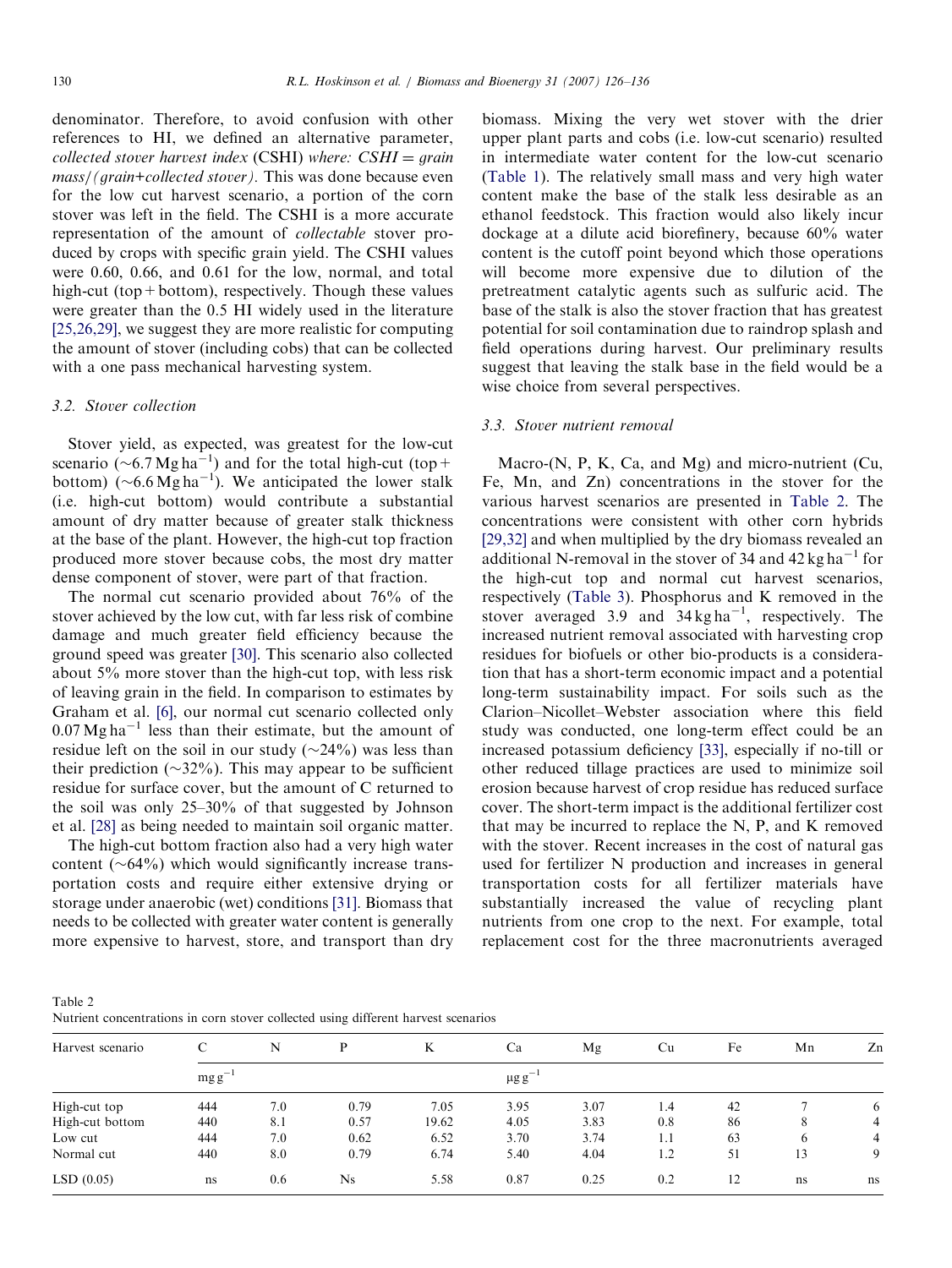<span id="page-5-0"></span> $$54.41$  ha<sup>-1</sup> for the high-cut top and normal cut harvest strategies. Collecting the bottom portion of the corn plant increased replacement cost to  $$67$  and  $$84$  ha<sup>-1</sup> for the low cut and high-cut total (top plus bottom) scenarios, respectively. When calculated per metric ton (Mg) of corn stover, the average nutrient replacement cost for the highcut top and normal cut scenarios was  $$10.93 \text{ Mg}^{-1}$$ . Including compensation for Ca, Mg, and four micronu-

Table 3 Nutrient removal associated with four corn stover harvest scenarios

trients (Cu, Fe, Mn, and Zn) would increase these costs even further.

## 3.4. Stover conversion

The high-cut bottom scenario resulted in the greatest glucan concentration while the normal cut scenario produced the most xylans (Table 4). When converted to

| Harvest scenario |             | N                                  |     | K    | Ca   | Mg   | Cu                   | Fe  | Mn | Zn |
|------------------|-------------|------------------------------------|-----|------|------|------|----------------------|-----|----|----|
|                  | $Mgha^{-1}$ | $kg$ ha <sup><math>-1</math></sup> |     |      |      |      | $g$ ha <sup>-1</sup> |     |    |    |
| High-cut top     | 2.16        | 34.3                               | 3.8 | 34.2 | 19.2 | 14.9 |                      | 202 | 35 | 28 |
| High-cut bottom  | 0.75        | 13.8                               | 1.0 | 33.5 | 6.9  | 6.6  |                      | 148 | 14 | 6  |
| Low cut          | 2.97        | 47.1                               | 4.1 | 43.6 | 24.7 | 25.0 | 8                    | 419 | 40 | 25 |
| Normal cut       | 2.24        | 42.0                               | 4.0 | 34.3 | 27.5 | 20.6 | 6                    | 258 | 64 | 46 |
| LSD(0.05)        | 0.07        | 2.9                                | 1.8 | ns   | 4.6  | 0.9  |                      | 26  | ns | ns |

Table 4 Chemical characterization of corn stover collected using four different harvest scenarios

| Harvest scenario | EtOH solubles             | Water ext    |             |             |                   |                      |          |        |                 | Structural inorganics |
|------------------|---------------------------|--------------|-------------|-------------|-------------------|----------------------|----------|--------|-----------------|-----------------------|
|                  |                           | Sucrose      | Others      | Glucan      | Xylan             | Galactan             | Arabinan | Mannan | Lignin          |                       |
|                  |                           |              | $mg g^{-1}$ |             |                   |                      |          |        |                 |                       |
| High-cut top     | 46                        | 13           | 42          | 337         | 212               | 15                   | 29       | 10     | 134             | $\mathbf{0}$          |
| High-cut bottom  | 39                        | $\mathbf{0}$ | 73          | 376         | 189               | 11                   | 21       | 10     | 164             | $\theta$              |
| Low cut          | 42                        | 6            | 59          | 359         | 207               | 15                   | 27       | 8      | 155             | 11                    |
| Normal cut       | 45                        | $\mathbf{0}$ | 24          | 339         | 215               | 14                   | 30       | 11     | 127             | $\mathbf{0}$          |
| Harvest scenario | Extractable<br>inorganics | Protein      | Acetyl      | Uronic acid | Total<br>solubles | Total<br>structurals | Total    |        | GH <sup>a</sup> | NH <sup>b</sup>       |
|                  |                           | $mg g^{-1}$  |             |             |                   |                      |          |        |                 |                       |
| High-cut top     | 21                        | 36           | 29          | 36          | 129               | 883                  | 1010     |        | 0.711           | 0.207                 |
| High-cut bottom  | 25                        | 52           | 35          | 38          | 89                | 838                  | 930      |        | 3.58            | 1.48                  |
| Low cut          | 27                        | 45           | 34          | 38          | 127               | 844                  | 970      |        | 1.83            | 0.560                 |
| Normal cut       | 25                        | 41           | 25          | 33          | 128               | 865                  | 990      |        | 1.61            | 0.392                 |

a Global H (GH) is a measure of the probability that a sample belongs to the calibration population set [X].

<sup>b</sup>Neighborhood H (NH) is a measure of how far the nearest calibration sample is from the measured sample. NH values over 0.6 will have higher error bars than the traditional error bars [X].

#### Table 5 Theoretical ethanol yields from corn stover collected using four different harvest scenarios

| Harvest scenario | Theoretical C6 yield | Theoretical C5 yield<br>Theoretical total yield |                      | C6 EtOH | C5 EtOH | <b>Total EtOH</b> |
|------------------|----------------------|-------------------------------------------------|----------------------|---------|---------|-------------------|
|                  | $LMg^{-1}$ dry basis |                                                 | $L$ ha <sup>-1</sup> |         |         |                   |
| High-cut top     | 261                  | 178                                             | 439                  | 1270    | 865     | 2135              |
| High-cut bottom  | 287                  | 154                                             | 441                  | 492     | 265     | 757               |
| Low cut          | 276                  | 173                                             | 449                  | 1846    | 1156    | 3002              |
| Normal cut       | 262                  | 181                                             | 443                  | 1338    | 921     | 2258              |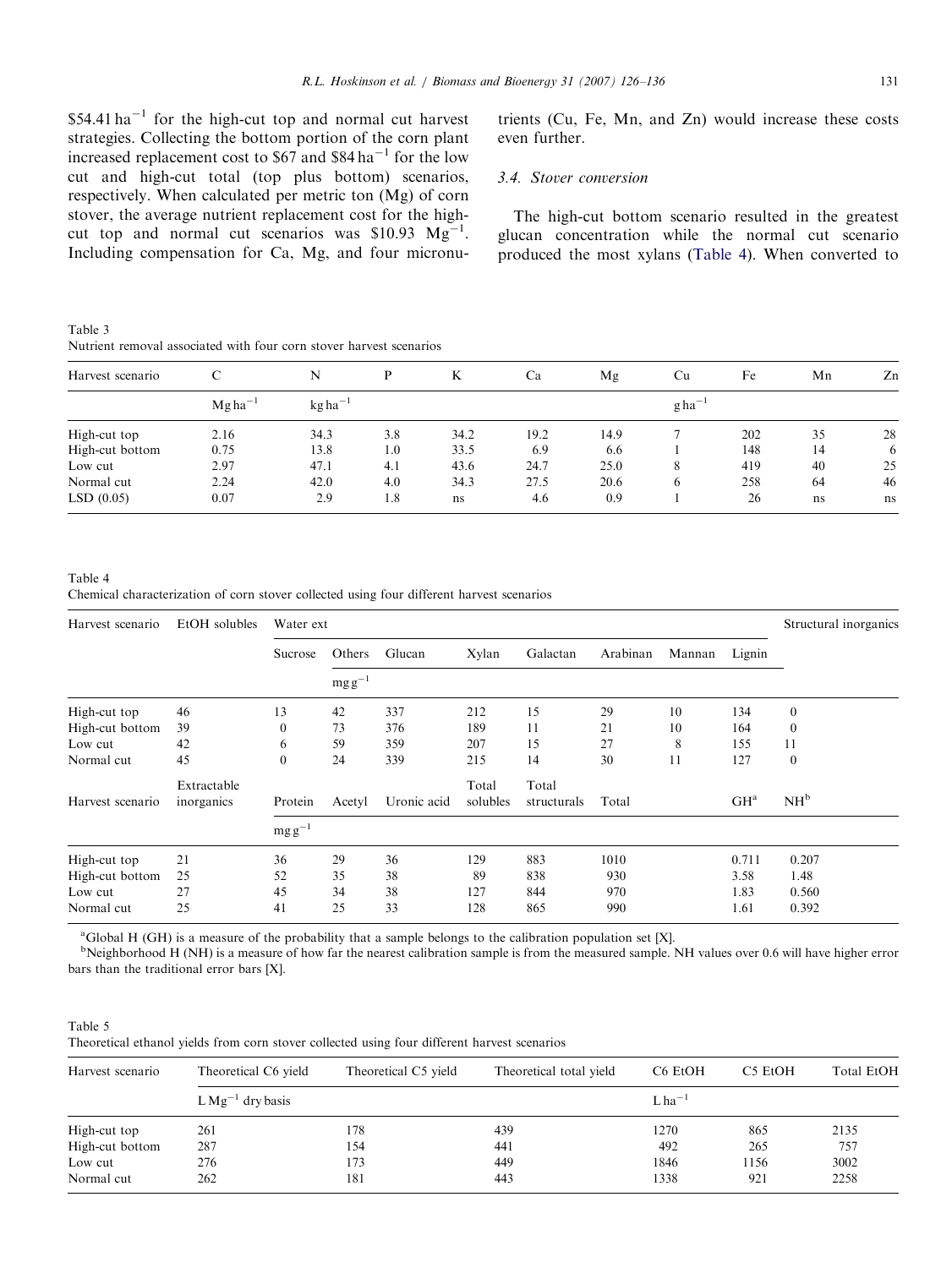theoretical ethanol using the NREL calibration model for C6 fermentation [\[34\]](#page-10-0) yields ranged from 492 to  $1846 \text{ L} \text{ ha}^{-1}$ [\(Table 5\)](#page-5-0).

Stover samples from the four harvest scenarios were also compared using a reduced-severity dilute acid pretreatment followed by C6 SSF conversion to ethanol. This process showed significant differences in the polymer yields, particularly in the high-cut top stover samples (Table 6). Arabinan removal was also most complete in the high-cut top and normal cut samples.

Pretreated and native stover samples were also compared using the SSF procedure (Fig. 4). None of the native samples showed statistically different ethanol conversion after 7 days of SSF processing (Figs. 4 and 5) but with pretreatment, the high-cut top fraction produced significantly more ethanol than the high-cut bottom fraction. This outcome agrees with pretreatment results suggesting that the high-cut top stover harvest scenario may also result in lower biorefinery processing costs. These results also correlate well with other INL and University of Kentucky (UK) studies (unpublished data), and work at NREL [\[35\].](#page-10-0)

The intensity of what is an ''adequate'' dilute-acid pretreatment varies significantly among the various anatomical fractions of corn stover. In the NREL study [\[35\],](#page-10-0) it was found that the optimum pretreatment severity for cobs

Table 6

Sugars analyzed in the hydrolysate wash water from the reduced severity, dilute-acid pretreatment screening assay

| Harvest scenario             |                                 | Glucan          | Xylan     | Galactan | Arabinan       | Mannan |
|------------------------------|---------------------------------|-----------------|-----------|----------|----------------|--------|
| High-cut top                 | Hydrolysate sugars <sup>a</sup> | $4.0\text{ A}$  | 17.5A     | 0.4      | $3.0\text{ A}$ | 0.1    |
|                              | Sd                              | 0.90            | 3.47      | 0.05     | 0.68           | 0.02   |
|                              | Polymer removal <sup>b</sup>    | 12.0            | 82.8      | 27.7     | 101.0          | 15.0   |
| High-cut bottom              | Hydrolysate sugars              | $1.8 \text{ C}$ | 10.8 B    | 0.3      | 1.4 B          | 0.1    |
|                              | Sd                              | 0.17            | 1.02      | 0.02     | 0.11           | 0.01   |
|                              | Polymer removal                 | 4.9             | 57.3      | 22.5     | 65.8           | 10.8   |
| Low cut                      | Hydrolysate sugars              | 2.6 BC          | $13.9$ AB | 0.4      | 2.2 A          | 0.1    |
|                              | Sd                              | 0.17            | 1.02      | 0.02     | 0.11           | 0.01   |
|                              | Polymer removal                 | 7.1             | 67.3      | 27.5     | 81.3           | 12.3   |
| Normal cut                   | Hydrolysate sugars              | 3.0 B           | $14.3$ AB | 0.4      | 2.3A           | 0.1    |
|                              | Sd                              | 0.23            | 1.22      | 0.05     | 0.19           | 0.00   |
|                              | Polymer removal                 | 8.8             | 66.4      | 27.1     | 77.7           | 9.6    |
| NREL 34M95 (control biomass) | Hydrolysate sugars              | $4.0\text{ A}$  | $14.6$ AB | 0.5      | 2.6A           | 0.2    |
|                              | Sd                              | 0.34            | 1.47      | 0.04     | 0.23           | 0.02   |
|                              | Polymer removal                 | 11.9            | 64.4      | 41.8     | 99.5           | 28.9   |

Data are means of quadruplicate samples; identical letters within a column denote no significance was found using a one-way ANOVA followed by Tukey–Kramer HSD at an alpha of 0.05 using JMP statistical software (SAS Institute Inc., Cary, NC). <sup>a</sup>

Hydrolysate sugars units: (polymer wt/total wt)  $\times$  100–% total wt.

<sup>b</sup>Polymer removal units: (wt polymer removed/wt original polymer)  $\times$  100–% original polymer wt.



Fig. 4. Time courses of the means of quadruplicate samples processed with and without a reduced severity dilute acid pretreatment then run for ethanol SSF.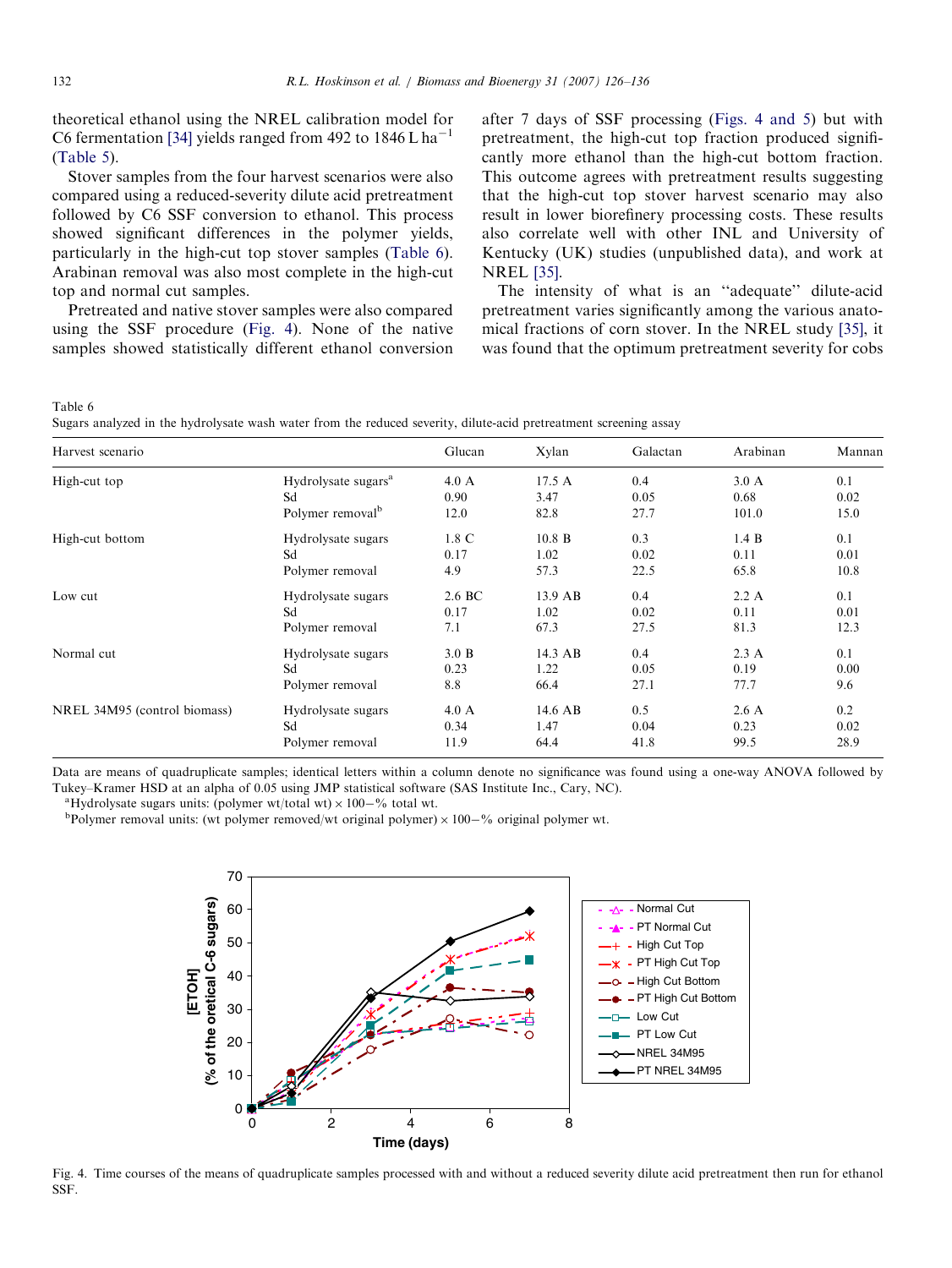and husks was much less than for the stalk fractions (node, internode, and rind). Those results may be relevant to this study because the proportion of cobs and husks was greater in the high-cut top stover fraction and lowest (i.e. none) in the high-cut bottom fraction of stover. This suggests that the high-cut top fraction in our study may have more efficient processing due to the partial anatomical fractionation. Normal cut theoretical ethanol yield from C6 sugars was not different from that of the high-cut top, supporting the proposal that the normal cut scenario may optimize harvest convenience and speed, soil erosion and quality protection, and ethanol yield.

Correlations between theoretical ethanol yield and several ethanol and dry matter yield characteristics are presented in Table 7. We found no relationship between total and theoretical ethanol yield per unit of dry mass  $(r<0.950$ , the critical r). However, when the correlation between ethanol yield per unit land area was computed, a strong correlation was found between total ethanol yield and amount of ethanol from both the C6 ( $r = 0.9986$ ) and C5 ( $r = 0.9964$ ) sugars. The strongest correlation was found between total ethanol yield and stover yield  $(r = 0.9997)$ , suggesting that among the harvest scenarios, stover yield plays a greater role in determining ethanol



Fig. 5. Day 7 statistics for ethanol-SSF of pretreated and native corn stover. Data are means of quadruplicate samples and error bars represent one standard deviation; identical letters within a column denote no significance was found using a one-way ANOVA followed by Tukey– Kramer HSD at an alpha of 0.05 using JMP statistical software (SAS Institute Inc., Cary, NC).

yield than the amount of ethanol produced per unit dry matter.

## 3.5. Thermochemical conversion of stover

A thermochemical conversion study of the residue collected by the different harvest scenarios showed that percent moisture [\(Table 1](#page-3-0)) had the largest effect on gasification parameters and was the major discriminator among the four harvest scenarios when evaluated as a potential feedstock. Beyond moisture, the most notable result was that the ash fusion temperature of the high-cut top stover was markedly lower than for stover from the other harvest scenarios ([Table 8](#page-8-0)). This difference would probably not require major gasification system design changes other than perhaps the use of a fluidized bed reactor to avoid hot pockets, as optimal temperatures for gasification of this material reportedly fall between 900 and  $1000 \degree C$  [\[36\]](#page-10-0). Other differences and trends in the gasification parameters are likely not significant, and several observations violate rules of mixtures. For example, constituent concentrations found in the ultimate analysis of low cut stover should fall within the range between the high-cut top and the high-cut bottom stover. In practice several of the constituent concentrations of the low cut material fell outside of this range, including  $SiO<sub>2</sub>$ , CaO,  $K<sub>2</sub>O$ , and Cl. However, those differences were typically quite small and point to feedstock variability more than operational errors.

Comparable thermochemical conversion [\(Table 8\)](#page-8-0) and nutrient concentration ([Table 2\)](#page-4-0) data showed a low but positive correlation confirming similar trends in residue samples from the four harvest scenarios. For example, total C concentrations ranged from 440 to  $444 \text{ mg g}^{-1}$  when measured by dry combustion [\(Table 2\)](#page-4-0), while the ultimate analysis showed a range of  $469-472$  mg g<sup>-1</sup> (Table 9). This small difference (2.6–3.2%) provides confidence in the estimates of carbon concentrations in the four corn stover samples. Many of the other elements showed similar trends for both methods. The most likely cause for the differences was volatilization due to the high temperature during the ashing process.

#### 4. Conclusions

To be acceptable to producers, the harvest scenario for stover collection must not adversely affect grain harvest.

Table 7

Simple correlation (r) between theoretical total ethanol yield and several theoretical ethanol and stover yield characteristics across harvest scenarios

|                           | Stover yield | Theoretical C6 yield | Theoretical C5 yield | Theoretical total yield | C <sub>6</sub> Et <sub>O</sub> H | C5 EtOH            |
|---------------------------|--------------|----------------------|----------------------|-------------------------|----------------------------------|--------------------|
| Total EtOH                | 0.9997       | $-0.5332$            | 0.7758               | 0.6245                  | 0.9986                           | 0.9964             |
| Significance <sup>a</sup> | $* *$        | ns                   | ns                   | ns                      | $**$                             | $\approx$ $\times$ |

\*\*, significant at  $\alpha = 0.01$ .

<sup>a</sup>ns, not significant.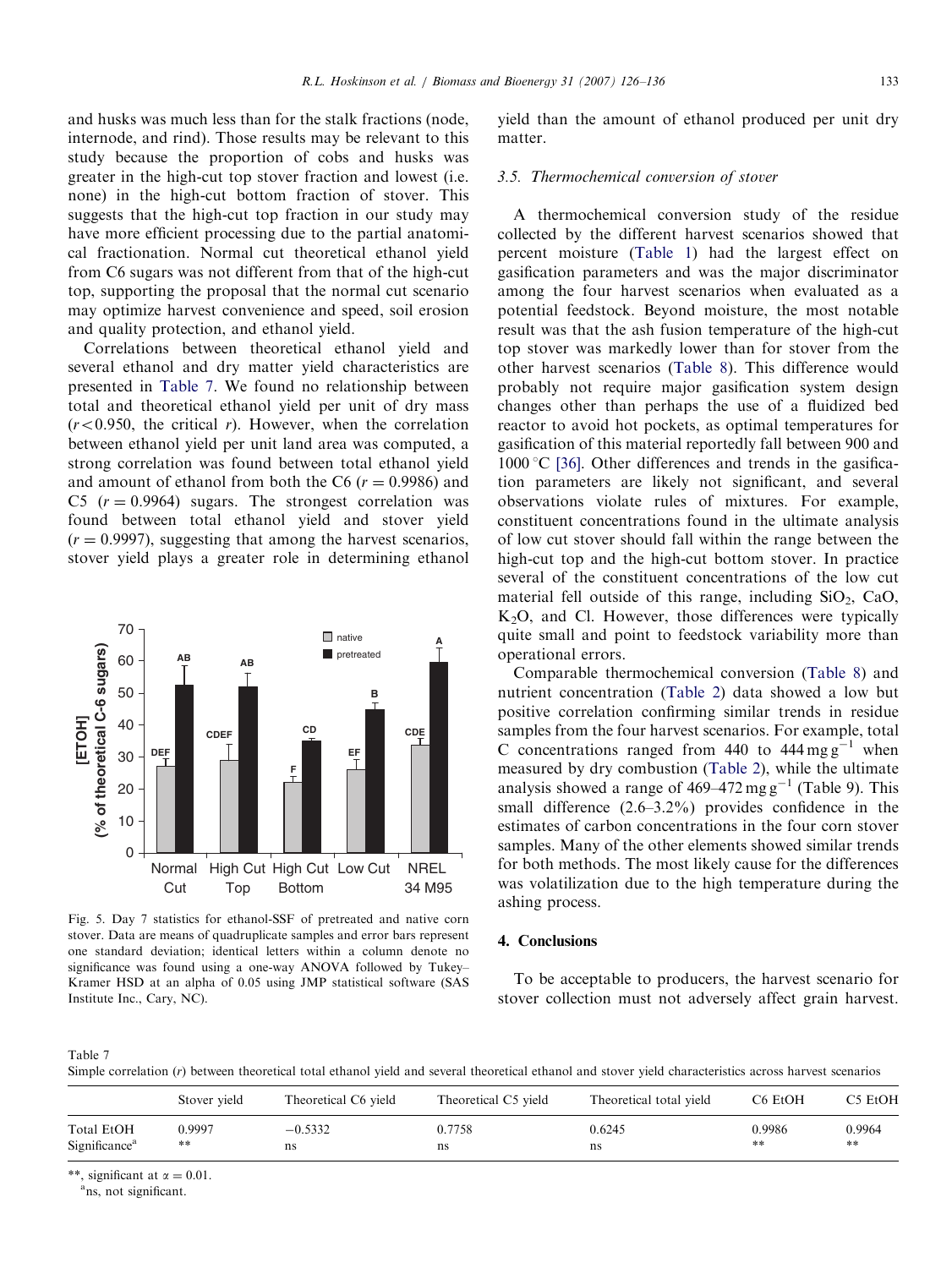<span id="page-8-0"></span>

| Table 8                                                                        |  |  |  |  |
|--------------------------------------------------------------------------------|--|--|--|--|
| Thermochemical conversion data for corn stover from the four harvest scenarios |  |  |  |  |

|                                | High-cut top          | High-cut bottom  | Low cut        | Normal cut   |
|--------------------------------|-----------------------|------------------|----------------|--------------|
| Proximate                      | $mgg^{-1}$            |                  |                |              |
| Ash                            | $46\,$                | 57               | 47             | 57           |
| volatile                       | 781                   | 766              | 789            | 779          |
| fixed C                        | 173                   | 177              | 164            | 164          |
| Total                          | $1000\,$              | 1000             | 1000           | 1000         |
| Ultimate                       | $\mathrm{mg\,g}^{-1}$ |                  |                |              |
| Carbon                         | 472                   | 469              | 472            | 470          |
| Hydrogen                       | 57                    | 56               | 57             | 58           |
| Nitrogen                       | 6                     | 6                | 5              | 6            |
| Sulfur                         | $\mathbf{1}$          | $\boldsymbol{0}$ | $\mathbf{1}$   | $\mathbf{1}$ |
| Ash                            | 46                    | 57               | 47             | 57           |
|                                | 420                   | 412              | 418            | 409          |
| Oxygen                         |                       |                  |                |              |
| Chlorine <sup>a</sup>          | $\mathfrak{2}$        | $\mathfrak{Z}$   | $\overline{2}$ | 3            |
| Total                          | 1000                  | 1000             | 1000           | 1000         |
| $C/H$ ratio                    | 8.3                   | 8.4              | 8.3            | 8.2          |
| Elements in Ash                | $mg g^{-1}$           |                  |                |              |
| SiO <sub>2</sub>               | 448                   | 404              | 522            | 513          |
| $AL_2O_3$                      | $\mathbf{1}$          | 21               | $\mathbf{1}$   | 1            |
| TiO <sub>2</sub>               | $\mathbf{1}$          | $\mathbf{1}$     | $\mathbf{1}$   | 1            |
| FE <sub>3</sub> O <sub>3</sub> | 5                     | $\overline{7}$   | 6              | 6            |
| CaO                            | 93                    | 110              | 112            | 99           |
| MgO                            | 65                    | 126              | 97             | 84           |
|                                |                       | 10               |                | 9            |
| Na <sub>2</sub> O              | 24                    |                  | 12             |              |
| $K_2O$                         | 193                   | 198              | 138            | 138          |
| $P_2O_5$                       | 69                    | 28               | 54             | 55           |
| SO <sub>3</sub>                | 15                    | 12               | 13             | 12           |
| Cl                             | $31\,$                | $36\,$           | 26             | $27\,$       |
| CO <sub>2</sub>                | 5                     | 12               | 6              | $\tau$       |
| $SiO2/K2O$ ratio               | 2.3                   | $2.0\,$          | $3.8\,$        | 3.7          |
| Ash fusion temp                | $^\circ \text{C}$     |                  |                |              |
| Oxidizing atm                  |                       |                  |                |              |
| Initial                        | 984                   | 1166             | 1140           | 1141         |
| Softening                      | 1032                  | 1173             | 1168           | 1175         |
| Hemispherical                  | 1108                  | 1178             | 1188           | 1192         |
| Fluid                          | 1142                  | 1184             | 1192           | 1204         |
| Reducing atm                   | $^\circ \text{C}$     |                  |                |              |
| Initial                        | 998                   | 1038             | 1070           | 1090         |
| Softening                      | 1021                  | 1118             | 1189           | 1176         |
| Hemispherical                  | 1092                  | 1132             | 1201           | 1186         |
| Fluid                          | 1117                  | 1149             | 1226           | 1193         |
| Energy parameters (dry basis)  |                       |                  |                |              |
| $HHV$ (kJ $g^{-1}$ )           | 18.3                  | 18.3             | 18.2           | 18.3         |
| $MMF(kJg^{-1})$                | 19.2                  | 19.5             | 19.2           | 19.4         |
| $MAF (kJg^{-1})$               | 19.2                  | 19.4             | 19.1           | 19.4         |
| kg alkali $(GJ^{-1})$          | $0.6\,$               | 0.7              | 0.4            | 0.5          |
| kg ash $(GJ^{-1})$             | 2.8                   | 3.5              | 2.9            | 3.5          |
| $kg SO2 (GJ-1)$                | $0.1\,$               | $0.1\,$          | 0.1            | $0.1\,$      |
| $DSCF$ $(GJ^{-1})$             | 9959                  | 9899             | 10040          | 10041        |
|                                |                       |                  |                |              |

<sup>a</sup>Chlorine is not usually reported as part of the ultimate analysis.

Our one-pass harvest system is a prototype and does not exist in the marketplace. Therefore, it must be assumed that the normal cut scenario would be most acceptable because the others would slow ground speed and harvest efficiency. The preliminary results reported here indicate harvesting at the normal height would probably provide the amount of crop residue projected from long-term yield records and typical harvest indices, although the amount of residue left on the soil surface may be less than expected. The macro-nutrient replacement value for the normal harvest scenario under our conditions was  $$57.36$  ha<sup>-1</sup> or  $$11.27 \text{ Mg}^{-1}$ . Harvesting the lower portion of the stalk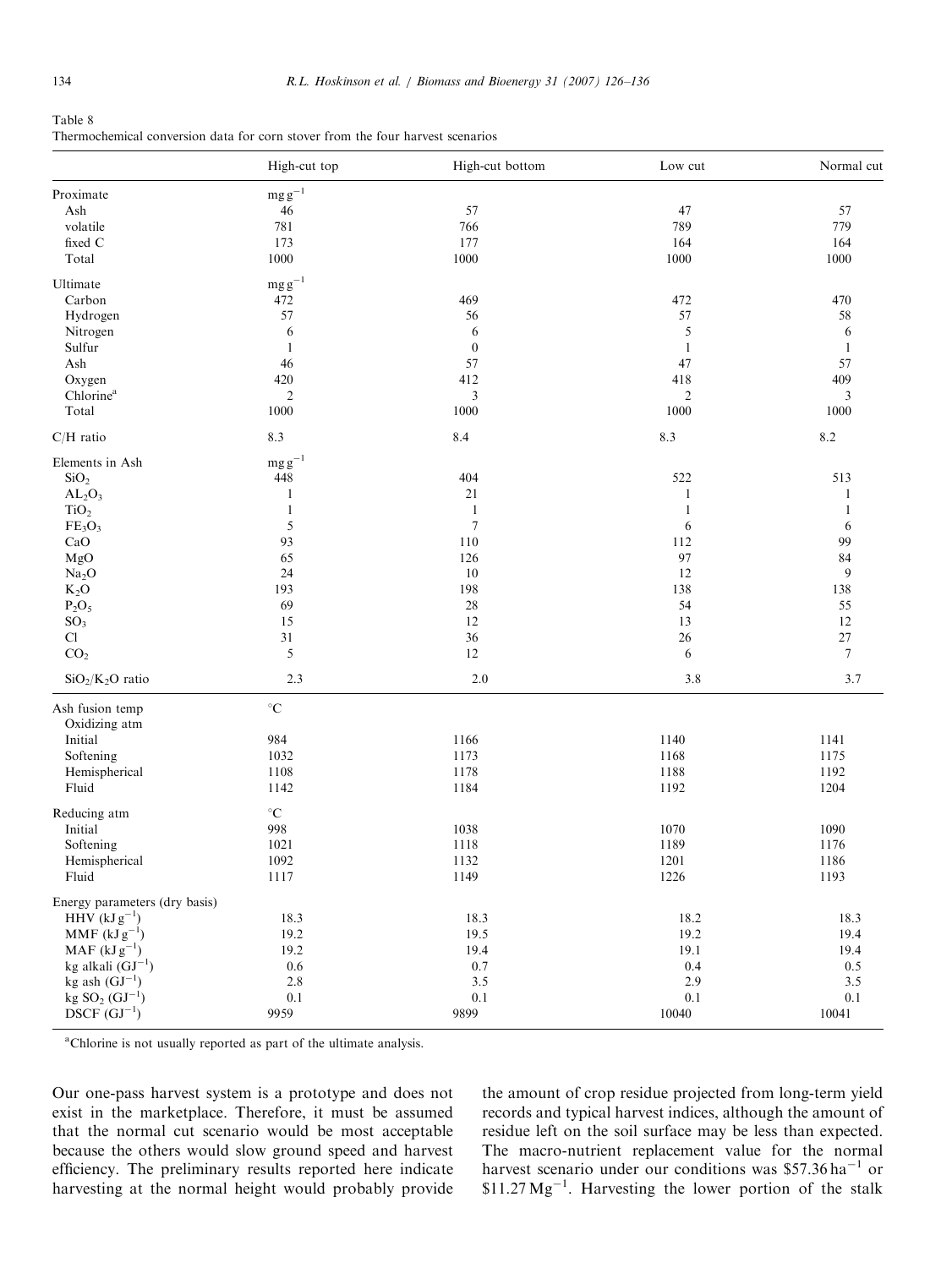<span id="page-9-0"></span>would add very little dry matter, slow harvest efficiency, increase nutrient replacement costs, and decrease surface cover and protection from wind and water erosion. Harvesting the bottom portion of the stalks would also produce a feedstock with excessive water content that would increase transportation and storage costs, result in minimal improvement on theoretical ethanol yield, and may create contamination problems in the biorefinery.

### Acknowledgements

The INL work was supported by the U.S. Department of Energy, Office of Energy Efficiency and Renewable Energy, under DOE Idaho Operations Office Contract DE-AC07-05ID14517. The Iowa State University work was partially supported by the U.S. Department of Energy under Cooperative Agreement No. DE-PS07-01ID14039 and by the U.S. Department of Agriculture/U.S. Department of Energy program under grant number NRCS 68- 3A75-4-137. We thank Larry Pellack and Jay Berkey for their assistance in determining water and nutrient content of the crop residues, Debby Bruhn and Cynthia Breckenridge for pretreatment and SSF screening, and John Scahill of the DOE Golden Field Office and Richard Boardman of INL for assistance in interpreting gasification results.

#### References

- [1] USDOE. Vision for bioenergy & biobased products in the United States. [Online]. Available at  $\langle$  [http://www.biomass.govtools.us/pdfs/](http://www.biomass.govtools.us/pdfs/BioVision_03_Web.pdf) [BioVision\\_03\\_Web.pdf](http://www.biomass.govtools.us/pdfs/BioVision_03_Web.pdf)  $>$  2002 (verified June 2006).
- [2] USDOE. Biomass Program Multiyear Technical Plan [Online]. Available at  $\langle$  [http://www.biomass.govtools.us/pdfs/MYTP%20FY%](http://www.biomass.govtools.us/pdfs/MYTP%20FY%202002%20v13.pdf) [202002%20v13.pdf](http://www.biomass.govtools.us/pdfs/MYTP%20FY%202002%20v13.pdf) 2003 (verified June 2006).
- [3] IOGEN Corporation. Cellulose ethanol [Online]. Available at /[http://www.iogen.ca/cellulose\\_ethanol/what\\_is\\_ethanol/cellulose\\_](http://www.iogen.ca/cellulose_ethanol/what_is_ethanol/cellulose_ethanol.pdf) [ethanol.pdf](http://www.iogen.ca/cellulose_ethanol/what_is_ethanol/cellulose_ethanol.pdf) $\rangle$ . 2005 (verified June 2006).
- [4] USDOE. Roadmap for agriculture biomass feedstock supply in the United States [Online]. Available at  $\langle$  [http://devafdc.nrel.gov/pdfs/](http://devafdc.nrel.gov/pdfs/8245.pdf)  $8245.$ pdf $> 2003$  (verified June 2006).
- [5] USDOE. Multi year program plan, 2007–2012 [Online]. Available at  $\langle$  <http://www1.eere.energy.gov/biomass/pdfs/mypp.pdf> > 2005 (verified June 2006).
- [6] Graham RL, Nelson R, Sheehan J, Perlack RD, Wright LL. Current and potential U.S. corn stover supplies. Agronomy Journal 2006; 99(1), in press.
- [7] Hanway JJ. Growth stages of corn (Zea mays L.). Agronomy Journal 1963;55:487–92.
- [8] Pordesimo LO, Edens WC, Sokhansanj S. Distribution of aboveground biomass in corn stover. Biomass and Bioenergy 2004;26: 337–43.
- [9] Crofcheck CL, Montross MD. Effect of stover fraction on glucose production using enzymatic hydrolysis. Transactions American Society of the Agricultural Engineers 2004;47:841–4.
- [10] Nelson RG. Resource assessment and removal analysis for corn stover and wheat straw in the Eastern and Midwestern United States—rainfall and wind-induced soil erosion methodology. Biomass and Bioenergy 2002;22:349–63.
- [11] Larson WE. Crop residue: energy production or erosion control? Journal of Soil and Water Conservation 1979;34:74–6.
- [12] Lindstrom MJ, Gupta SC, Onstad CA, Larson WE, Holt RF. Tillage and crop residue effects on soil erosion in the Corn Belt. Journal of Soil and Water Conservation 1979;34:80–2.
- [13] Maskina MS, Power JF, Doran JW, Wilhelm WW. Residual effects on no-till crop residues on corn yield and nitrogen uptake. Soil Science Society of America Journal 1993;57:1555–60.
- [14] Clapp CE, Allmaras RR, Layese MF, Linden DL, Dowdy RH. Soil organic carbon and 13C abundance as related to tillage, crop residue, and nitrogen fertilization under continuous corn management in Minnesota. Soil and Tillage Research 2000;55:127–42.
- [15] Wilhelm WW, Doran JW, Power JF. Corn and soybean yield response to crop residue management under no-tillage production systems. Agronomy Journal 1986;78:184–9.
- [16] Wilhelm WW, Johnson JM-F, Hatfield JL, Voorhees WB, Linden DR. Crop and soil productivity response to corn residue removal: a literature review. Agronomy Journal 2004;96:1–17.
- [17] Wilts AR, Reicosky DC, Allmaras RR, Clapp CE. Long-term corn residue effects: harvest alternatives, soil carbon turnover, and rootderived carbon. Soil Sciences Society of America Journal 2004; 68:1342–51.
- [18] Kim S, Dale BE. Life cycle assessment of various cropping systems utilized for producing biofuels: bioethanol and biodiesel. Biomass and Bioenergy 2005;29:426–39.
- [19] Mills HA, Jones Jr JB. Plant analysis handbook II. Athens, GA: MicroMacro Publishing; 1996.
- [20] Hames BR, Thomas SR, Sluiter AD, Roth CJ, Templeton DW. Rapid biomass analysis—new tools for compositional analysis of corn stover feedstocks and process intermediates from ethanol production. Applied Biochemistry and Biotechnology 2003;105:5–16.
- [21] Thompson DN, Houghton TP, Lacey JA, Shaw PG, Hess JR. Preliminary investigation of fungal bioprocessing of wheat straw for production of straw-thermoplastic composites. Applied Biochemistry and Biotechnology 2003;105/108:423–36.
- [22] Weimer PJ, Dien BS, Springer TL, Vogel KP. In vitro gas production as a surrogate measure of the fermentability of cellulosic biomass to ethanol. Applied Microbiology and Biotechnology 2005;67(1):52–8.
- [23] Dowe N, McMillan J. NREL Biofuels Program Laboratory Analytical Procedure LAP-008. SSF Experimental Protocols: Lignocellulosic Biomass Hydrolysis and Fermentation. Available at  $\langle$  <http://devafdc.nrel.gov/pdfs/4691.pdf> > 2001 (verified June 2006).
- [24] NASS. USDA National Agricultural Statistics Service—Quick Stats, Iowa County Data—Crops [Online]. Available at  $\langle$  [http://www.nass.](http://www.nass.usda.gov/index.asp#top) [usda.gov/index.asp#top](http://www.nass.usda.gov/index.asp#top)  $> 2005$  (verified June 2006).
- [25] Prihar SS, Stewart BA. Using upper-bound slope through origin to estimate genetic harvest index. Agronomy Journal 1990;82:1160–5.
- [26] Linden DL, Clapp CE, Dowdy RH. Long-term corn grain and stover yields as a function of tillage and residue removal in east central Minnesota. Soil and Tillage Research 2000;56:167–74.
- [27] Tollenaar M. Genetic improvement in grain yield of commercial maize hybrids grown in Ontario from 1959 to 1988. Crop Science 1989;29:1365–71.
- [28] Johnson JM-F, Allmaras RR, Reicosky DC. Estimating source carbon from crop residues, roots and rhizodeposits using the national grain-yield database. Agronomy Journal 2006;98:622–36.
- [29] Larson WE, Holt RF, Carlson CW. Residues for soil conservation. In: Oschwald WR, editor. Crop residue management systems. ASA Spec. Publ. No. 31. Madison, WI: American Society of Agronomy, Inc; 1978. p. 1–15.
- [30] Shinners KJ, Adsit GS, Binversie BN, Digman MF, Muck RE, Weimer PJ. Characteristic performance and yields using a single-pass, split-stream maize grain and stover harvester. Meeting Paper No. 05-6051. American Society of Agricultural Engineers, St. Joseph, MI, USA, 2005.
- [31] Shinners KJ, Binversie BN, Savoie P. Harvest and storage of wet and dry corn stover as a biomass feedstock. Meeting Paper No. 03-6088. American Society of Agricultural Engineers, St. Joseph, MI, USA. 2003.